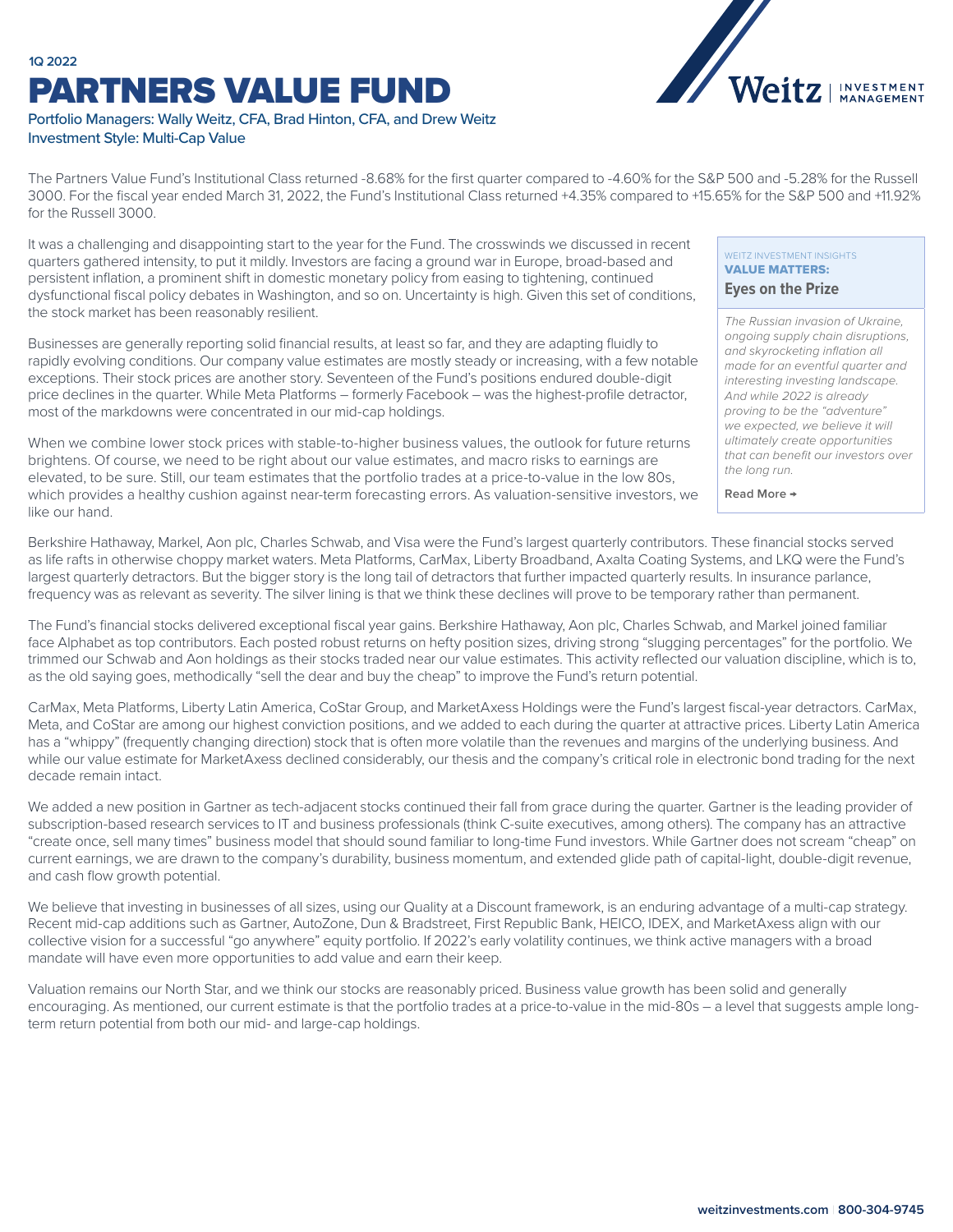

## **Top Relative Contributors and Detractors**

For the **QUARTER** ending 03/31/2022

| <b>TOP CONTRIBUTORS</b>                 |            |                       |                  |                    | <b>TOP DETRACTORS</b>                 |            |                       |                  |                    |  |
|-----------------------------------------|------------|-----------------------|------------------|--------------------|---------------------------------------|------------|-----------------------|------------------|--------------------|--|
|                                         | Return (%) | Average<br>Weight (%) | Contribution (%) | % of Net<br>Assets |                                       | Return (%) | Average<br>Weight (%) | Contribution (%) | % of Net<br>Assets |  |
| Berkshire Hathaway Inc. Class B (BRK.B) | 18.03      | 6.41                  | 1.06             | 7.1                | Meta Platforms, Inc. (FB)             | $-34.18$   | 3.11                  | $-1.19$          | 3.2                |  |
| Markel Corporation (MKL)                | 19.55      | 3.71                  | 0.74             | 4.3                | CarMax, Inc. (KMX)                    | $-25.89$   | 3.37                  | $-0.94$          | 3.1                |  |
| Aon PLC (AON)                           | 8.44       | 3.60                  | 0.31             | 3.3                | Liberty Broadband Corp. - Class A & C | $-17.10$   | 5.30                  | $-0.60$          | 4.3                |  |
| The Charles Schwab Corp. (SCHW)         | 0.18       | 3.22                  | 0.17             | 2.9                | (LBDRA/K)                             |            |                       |                  |                    |  |
| Visa, Inc. (V)                          | 2.52       | 3.97                  | 0.11             | 4.1                | Axalta Coating Systems Ltd (AXTA)     | $-25.79$   | 2.60                  | $-0.81$          | 2.3                |  |
|                                         |            |                       |                  |                    | LKQ Corp. (LKQ)                       | $-24.04$   | 2.94                  | $-0.80$          | 2.6                |  |

Holdings are subject to change and may not be representative of the Fund's current or future investments. Contributions to performance are based on actual daily holdings. Returns shown are the actual returns for the specified period of the security. Additional securities referenced herein as a percent of the Fund's net assets as of 03/31/2022: Alphabet Inc. – Class C (GOOG) 8.2%, AutoZone, Inc. (AZO) 2.2%, CoStar Group, Inc. (CSGP) 4.4%, Dun & Bradstreet Holdings, Inc. (DNB) 1.8%, First Republic Bank (FRC) 2.1%, Gartner, Inc. (IT) 1.6%, HEICO Corp. - Class A (HEI) 3.1%, IDEX Corp. (IEX) 1.5%, Liberty Latin America Ltd. - Class C (LILAK) 2.4%, MarketAxess Holdings, Inc. (MKTX) 1.7%.

## **Average Annual Total Returns (%)**

| AS OF 03/31/2022                            |            |       |       |       |              |                         |                       |             |               |  |  |
|---------------------------------------------|------------|-------|-------|-------|--------------|-------------------------|-----------------------|-------------|---------------|--|--|
|                                             | <b>YTD</b> | 1 YR  | 3 YR  | 5 YR  | <b>10 YR</b> | Since Fund<br>Inception | <b>Inception Date</b> | Net Expense | Gross Expense |  |  |
| Partners Value Fund - Investor (WPVLX)      | $-8.71$    | 4.13  | 11.95 | 8.44  | 8.77         | 11.49                   | 06/01/1983*           | 1.07%       | 1.07%         |  |  |
| Partners Value Fund - Institutional (WPVIX) | $-8.68$    | 4.35  | 12.19 | 8.69  | 8.96         | 11.54                   | 07/31/2014            | 0.89%       | 0.89%         |  |  |
| Russell 3000 <sup>®</sup>                   | $-5.28$    | 11.92 | 18.22 | 15.39 | 14.28        | 11.29                   | -                     |             |               |  |  |
| S&P 500 <sup>®</sup>                        | $-4.60$    | 15.65 | 18.91 | 15.98 | 14.62        | 11.88                   | -                     |             |               |  |  |

\*Denotes the Funds inception date and the date from which Since Inception Performance is calculated.

The opinions expressed are those of Weitz Investment Management and are not meant as investment advice or to predict or project the future performance of any investment product. The opinions are current through 04/21/2022, are subject to change at any time based on market and other current conditions, and no forecasts can be quaranteed. This commentary is being provided as a general source of information and is not intended as a recommendation to purchase, sell, or hold any specific security or to engage in any investment strategy. Investment decisions should always be made based on an investor's specific objectives, financial needs, risk tolerance and time horizon.

### **Data quoted is past performance and current performance may be lower or higher. Past performance is no guarantee of future results. Investment return and**  principal value of an investment will fluctuate, and shares, when redeemed, may be worth more or less than their original cost. Please visit weitzinvestments.com **for the most recent month-end performance.**

Investment results reflect applicable fees and expenses and assume all distributions are reinvested but do not reflect the deduction of taxes an investor would pay on distributions or share redemptions. Net and Gross Expense Ratios are as of the Fund's most recent prospectus. Certain Funds have entered into fee waiver and/or expense reimbursement arrangements with the Investment Advisor. In these cases, the Advisor has contractually agreed to waive a portion of the Advisor's fee and reimburse certain expenses (excluding taxes, interest, brokerage costs, acquired fund fees and expenses and extraordinary expenses) to limit the total annual fund operating expenses of the Class's average daily net assets through 07/31/2022.

The Net Expense Ratio reflects the total annual operating expenses of the Fund after taking into account any such fee waiver and/or expense reimbursement, if any; total returns would have been lower had there been no waivers or reimbursements.

On 12/31/1993, Partners Value Fund succeeded to substantially all of the assets of Weitz Partners II Limited Partnership. The investment objectives, policies and restrictions of the Fund is materially equivalent to those of the Partnership, and the Partnership was managed at all times with full investment authority by the Investment Adviser. The performance information includes performance for the Partnership. The Partnership was not registered under the Investment Company Act of 1940 and, therefore, were not subject to certain investment or other restrictions or requirements imposed by the 1940 Act or the Internal Revenue Code. If the Partnership had been registered under the 1940 Act, the Partnership's performance might have been adversely affected.

Performance quoted for Institutional Class shares before their inception is derived from the historical performance of the Investor Class shares and has not been adjusted for the expenses of the Institutional Class shares, had they, returns would have been different.

Index performance is hypothetical and is shown for illustrative purposes only. You cannot invest directly in an index. The **Russell 3000** measures the performance of the largest 3,000 U.S. companies representing approximately 98% of the investable U.S. equity market. The **S&P 500** is an unmanaged index consisting of 500 companies generally representative of the market for the stocks of large-size U.S. companies.